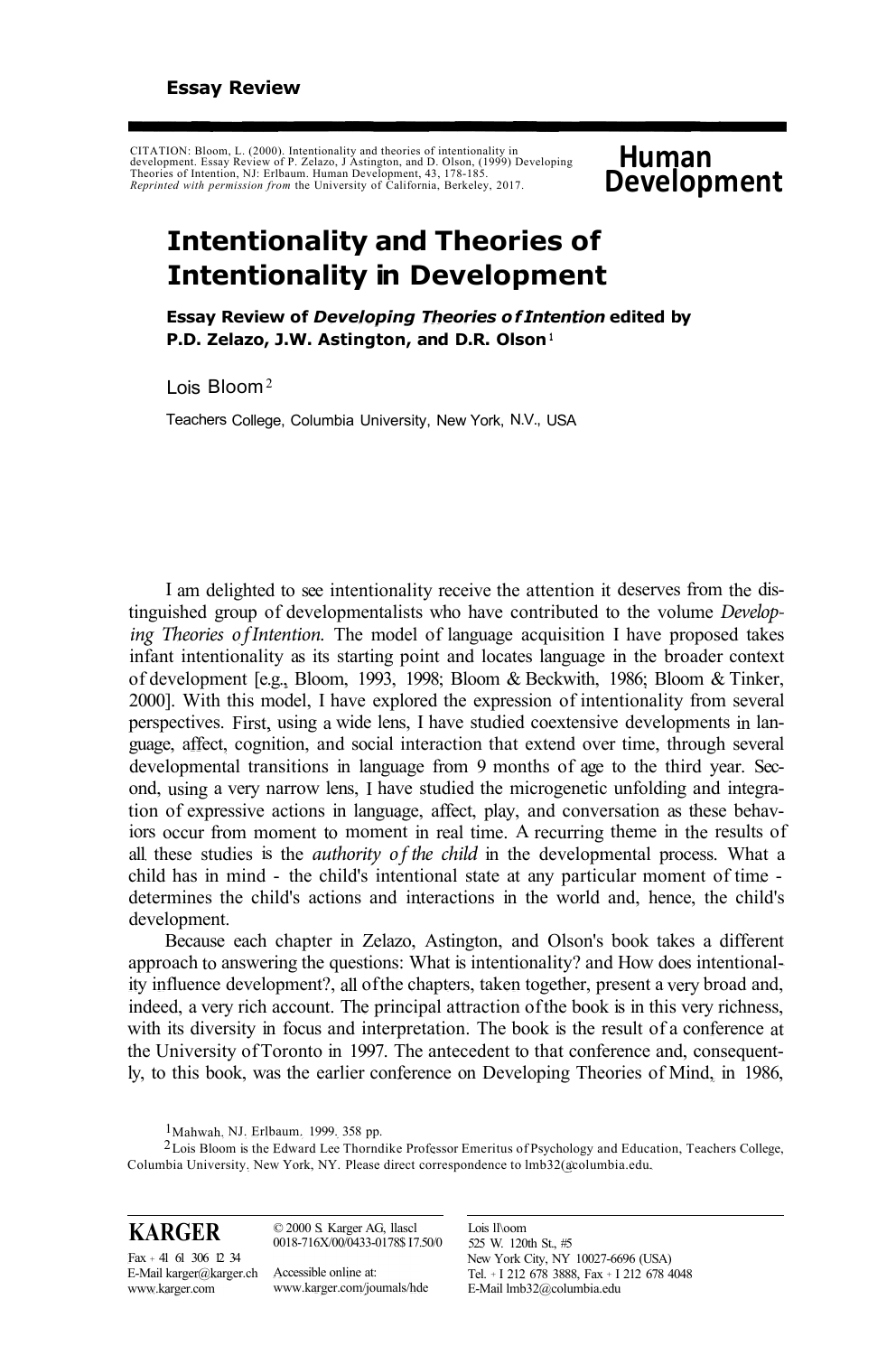that created the surge of interest in theory-of-mind research in the ensuing decade. In a very real sense this book represents a 'coming of age', as theory of mind has embraced the concept of intentionality and its implications for developmental theory and research. Many of the contributors to this volume also participated in the earlier conference on understanding the mind. Other contributors, who were not at the original conference, bring perspectives from research disciplines concerned with different developmental issues, such as language, social, and emotional development. Indeed, developmentalists have discovered that intentionality is at the very heart of such seemingly diverse things as imitation, goal-directed behavior, emotionality, executive function, and, indeed, language acquisition.

The richness of the volume also contributes to a certain diffuseness and a sense of separateness among the different chapters that is, perhaps, inevitable in any edited volume. However, the diffuseness and lack of cohesion in the book also come from a certain ambiguity in some of the chapters about just what intentionality is. Three intentionality concepts surface throughout the book: ( 1) intentionality in the larger sense of the directedness and 'aboutness' of contents of mind - what the immediate, momentto-moment representations in consciousness are 'about', or what an experience is an experience 'of'; (2) intentionality in the narrower sense of the goal-directedness of individual actions; and (3) the intuitive, psychological theories we have about intentionality and intentional action that influence our everyday actions and interactions - what has come to be called *theory of mind.* Several chapters recognized and laid out the distinctions among the three concepts of intentionality and their history in the philosophy of thought and language, notably the introduction to the volume by its editors, Olson, Astington, and Zelazo, and the chapters by Astington, and by Meltzoff, Gopnik, and Repacholi. Others acknowledge intentionality in its larger sense, but then proceed to focus on the narrow sense of intentional action, or to confuse the three senses in which the term might be used.

The distinction between the larger sense of intentionality and the goal-directedness of intentional action has been characterized in different ways, but John Searle's formulation is perhaps the most direct. Intentionality in the larger sense, with a capital T, comprises Intentional states - representations of elements, roles, and relations set up in conscious states of mind, under the psychological attitudes of belief, desire, and feeling that we have toward them. Intentional states may include but are not limited to goaldirected action, which is intention with a small "i' - an intention to do something, to act, to communicate - what Searle called only the 'ordinary' sense of the term intention, 'just one form of Intentionality along with belief, hope, fear, desire, and lots of others' [1983, p. 3]. This goal-directedness or intention in the ordinary sense is just one part of what an infant, for example, has in mind when reaching for a toy. The reach is intended by the infant and directed toward a goal. But the infant's intentional state also includes, along with a representation of the toy and the desire to have it, representations of feelings about having or not having it. beliefs about what the object is and what might be done with it, awareness of whether another person might help to achieve it, perhaps a plan for doing something with it once it is achieved, and so on.

The third sense of intentionality, theory of mind, is the one best represented in the book. It is, however, by and large a theory of *the other mind:* how children learn to attribute or 'ascribe' intentional states to other persons; how a child comes to understand the intentionality of other persons and the sources of others' intentional actions; or how other persons can influence the child's thoughts and, hence, the child's actions.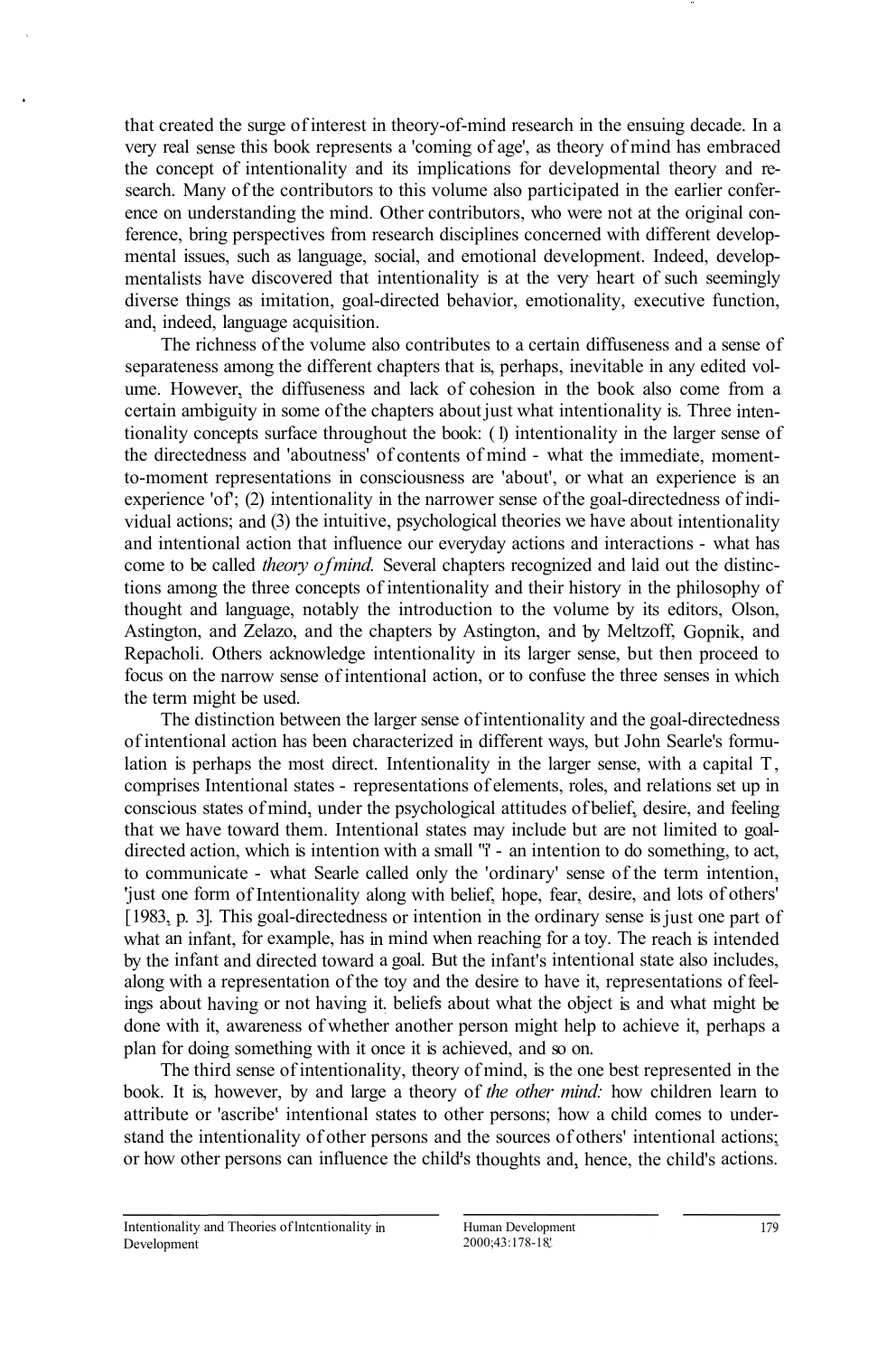Several of the authors, in fact, causally attribute certain developmental milestones, such as the first words, to the child's ability to read another person's intentions. This emphasis on other minds is consistent with the theme articulated in the book's subtitle 'Social Understanding and Self-Control'. To be sure, in a very profound sense, our everyday interactions in the world depend on what we can attribute to what other people might have in mind. Much of what we do when we talk and when we act is influenced by what we think other people know and are thinking about, and how we, in tum, might influence what others know and might think.

However, with the notable exception of the chapters by Meltzoff, Gopnik, and Repacholi; Olson and Kamawar; and Astington, little attention is given to the first person perspective of the child's own intentionality - the developments that are required for increasing complexity and abstractness of the child's intentional state representations and, in turn, the effects of such changes in the child's contents of mind on development. The child's questions, as opposed to the researcher's questions, are What do I have in mind?, and How docs what I have in mind influence what I do and how I feel and what others might do or not do, feel or not feel? The powerful influence from the child's own intentionality on the actions of other persons and, indeed, on the child's development even more generally receive less attention than what the child might or might not be able to attribute to the intentions of others. My comments here have two themes: one is the overriding importance of the larger sense of intentionality and the other is the relationship between intentionality and *dei·elopment.* 

## **Intentionality Writ Large**

Intentionality is that aspect of mind that intervenes between what we perceive in the outer world at any one moment in time and the inner knowledge of the world we have in memory all of the time. A theory of intentionality is a theory of consciousness. Intentional states arc *representations,* and they are dynamically constructed from moment to moment in that part of the mind ordinarily referred to as *consciousness,* as prior knowledge informs perceptions, actions, and interactions. These representations include elements, with their roles and the relationships between them, in events that refer to one's understanding of like items in the real world. Intentional states are the result of cognitive activity and affective engagement in a world of persons, objects, and events, and neither language, theory of mind, nor any other product of development can happen without them [Bloom, 1993, 1998; Bloom & Tinker, 2000].

Because the mental phenomena of intentional states are hidden, other persons cannot know them until they are made manifest, in an embodiment [Danto, 1973, 1983; Taylor, 1979, 1985]. Language is provided by society for making the internal, personal, private intentional states of individuals external and public, in an expression, so that they can be shared with other persons. But it is not only language that can do this. Emotional displays, gestures, and other actions can also be expressions - in the sense of an embodiment - of contents of mind. The attribution from one individual to another of what each has in mind is, arguably, at the heart of a theory of mind, and attribution depends on expression and interpretation. In particular, expression and interpretation are required for sharing contents of mind, when what one individual has in mind is *different* from what another has in mind. I have suggested this *principle ofdiscrepancy* to explain why a language is acquired [Bloom, 1993]. A language has to be acquired when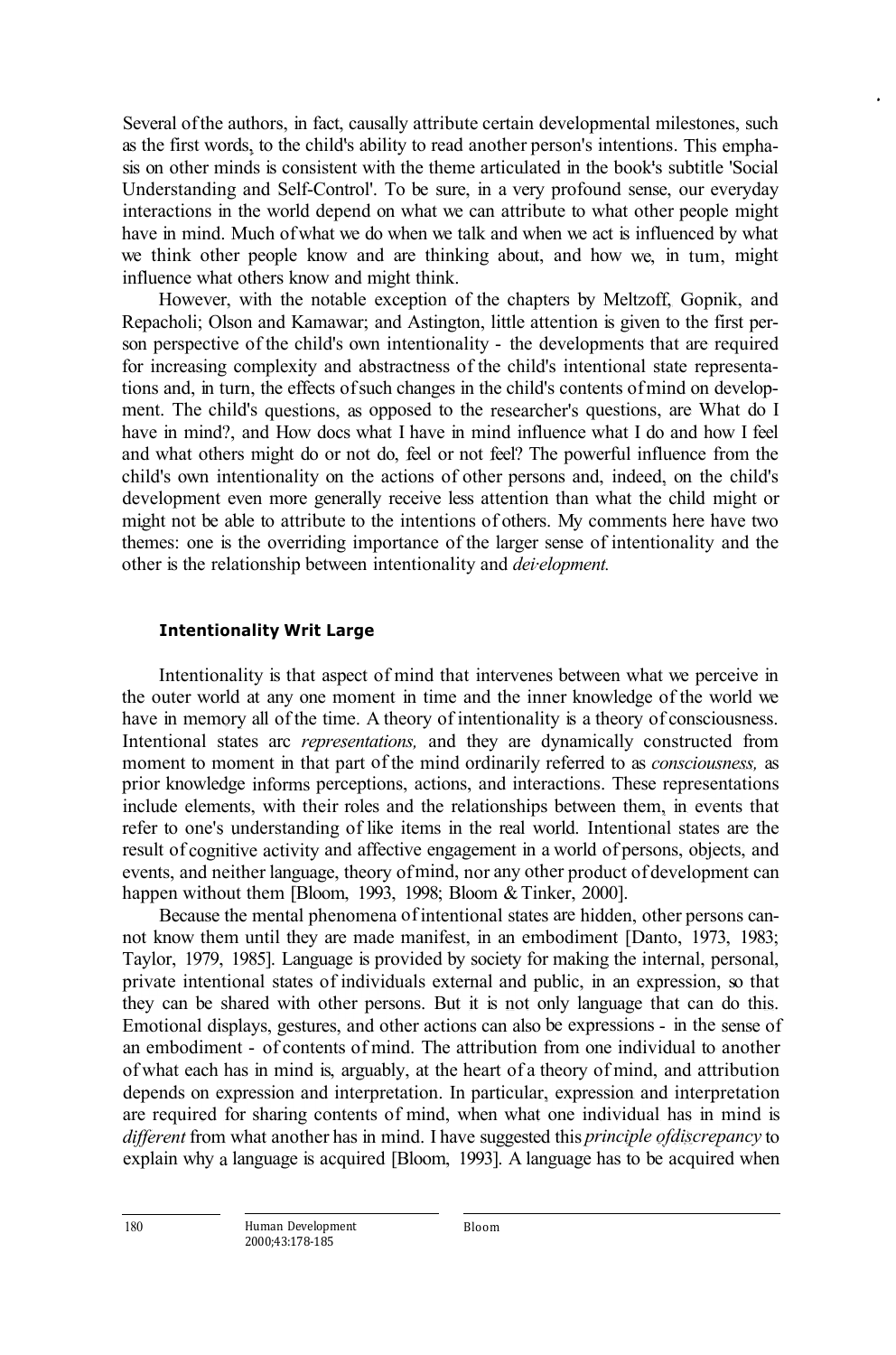contents of mind differ from things already evident in the here-and-now, and other persons cannot exploit cues from the context for shared understanding. The principle is obviously social, because a language is acquired to resolve discrepancy between minds. But the principle of discrepancy is also fundamentally cognitive, because it is about representations and changes in representations that the child constructs for both interpretation and expression. The principle of discrepancy would appear to apply as well to acquiring a theory of mind.

#### **Intentionality and Development**

The influences on all of a child's development originate with representations in intentional states. and these are constantly changing: changing in immediate time, as a function of the child's actions and interpretation of the actions of others, and changing over extended time as a function of development. Intentionality, itself, does not develop over time. Rather, developmental changes occur in possible contents of mind as a function of developments in, at least, cognition, language. emotionality, and social connectedness. Thus, the child's theory of mind cannot be separated from its larger developmental context: the affective, social, cognitive, and linguistic processes that influence each other, from the start, to determine how the child comes to think about the world and about the mind.

The *social* contacts between the child and other persons are critical for all development: A child's connectedness and intersubjectivity with other persons sustain the child's commitment to the world for development and learning. Much attention throughout the book is given to how other persons influence what the child has in mind. But the child's actions have no less of an effect on the adult mind. In fact, more often than not. how an adult interprets a child's behaviors determines just how an adult acts to influence the child"s behaviors. Evidence is accumulating to show that it is *responsiveness* to a child by a caregiver that determines the interaction between them, rather than the adult's direction or prior 'scaffolding' of the interaction [Bloom, 199 3, 1998; Bloom, Margulis, Tinker, & Fujita, 1996; Bloom & Tinker, 2000; Howe, 1981; Roth, 1987]. The routines, games. and formatting (the prototypical kinds of scaffolding events) that mothers set up in exchanges with their infants are prompted most often by something the child looks at, touches, or says [Maher, Lucariello, & Bloom, 1999]. And the extent to which caregiver speech is responsive is a much stronger predictor of word learning than is the mere quantity or amount of speech a child hears [Bornstein, Tamis-LeMonda, & Haynes, 1999].

Social connectedness does not occur without the *affective* component of development: a child's attention, engagement, and emotionality that determine the relevance of events and the directedness of a child's interactions in the world - what I have called the *principle of relevance:* Development is enhanced when events in the context are relevant, when they are pertinent to what a child has in mind [Bloom, 1993, 1998]. The part played by affect in children's development is rarely given the attention it deserves. The chapter by Olson and Kamawar, describing the critical part played by feelings in the emergence of a theory of mind, is a notable exception. They point out that 'ascribing' or attributing contents of mind begins with interpreting feelings. In fact, all of social development has its origins in the intersubjectivity between infant and child that depends on sharing feeling states [sec, for example, Stern, 1977, 1985]. The chapter by Dunn em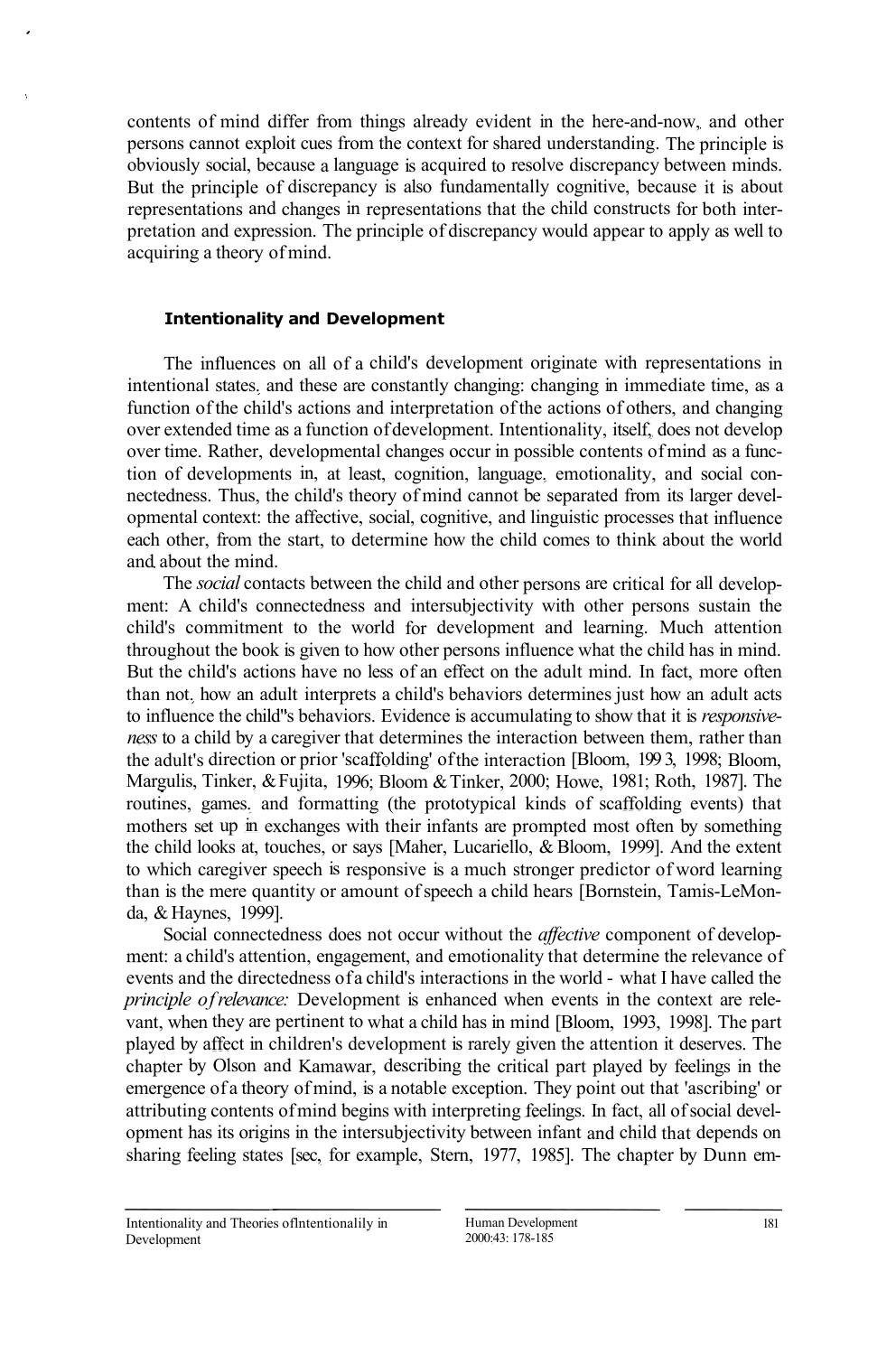phasizes the part played by the negative and positive emotions, in particular, in the social developments for theory-of-mind acquisition.

And by no means least, the symbolic capacity and the acquisition of concepts and conceptual structure that are required for intentional state representations are the result of *cognitive* development in the first three years. With these developments in cognition, intentional state representations become increasingly elaborated, with more elements, roles, and relations in events that are farther and farther removed from the scripted events in activities of daily living. The *principle of elaboration* that I have proposed for language acquisition builds on these developments in cognition. Children have to learn increasingly more of the language  $-$  its words and syntax  $-$  in order to not only express but also to articulate the increasingly elaborated contents of mind made possible by developments in the symbolic capacity and conceptual structure [Bloom, 1993, 1998]. This principle of elaboration also provides the impetus for more intricate and complex social exchanges and development of the more complex emotions, as described by Lewis in his chapter.

All of these developments in social commitment, affective engagement, and cognition determine the directedness and increasing complexity of intentional states and the acquisition of language for their expression and interpretation. And cognitive, social, affective, and linguistic developments also necessarily cohere for acquiring a theory of mind.

### Intentionality, Language, and Theory of Mind

Certain critical ages for intentionality, intentional action, and theory of mind are highlighted in the different chapters. The initial anchor point is the first weeks of life, when infants imitate movements by other persons that they themselves can make and gain their first inkling that other persons can be 'like me' [Meltzoff, Gopnik, & Repacholi]. Another anchor is 4 years, the age traditionally targeted for the *achievement* of a theory of mind. Meltzoff, Gopnik, & Repacholi explore intentionality in what they called 'the dark ages' in-between the first weeks and 4 years, for evidence of the *emergence* of a theory of mind. It is precisely this period that sees the developments in cognition and social directedness needed for intentional state representations and the acquisition of language for their expression.

As Astington points out in her chapter, language matters for acquiring a theory of mind, and her emphasis, in particular, is on the actual vocabulary for naming mental states - words such as 'intend', 'think', and 'promise'. Povinelli elegantly points out in his chapter in the volume that a 1-year-old chimpanzee [or child] simply following another's gaze is not necessarily inferring that the other is 'looking at'. An analogous caution applies to a child's words: A child saying 'think' or 'promise' is not necessarily using the words to mean what an adult might mean by the same words. Children often acquire linguistic forms before fully understanding their content and range of use [Bloom, 1970, 1991; Nelson, 1996; Peters, 1977, 1983]. Initially, hearing a word simply triggers the 1-year-old's recall of prior experience associated with the word in its earlier circumstances of use. But certainly by the age of two, children are interpreting the *meanings* of words they hear, according to what they have in mind, in order to revise or construct new intentional states. Once the 2-year-old, hearing the words 'there's a fire truck' that accompany a shift in gaze, then looks for a fire truck, we can have some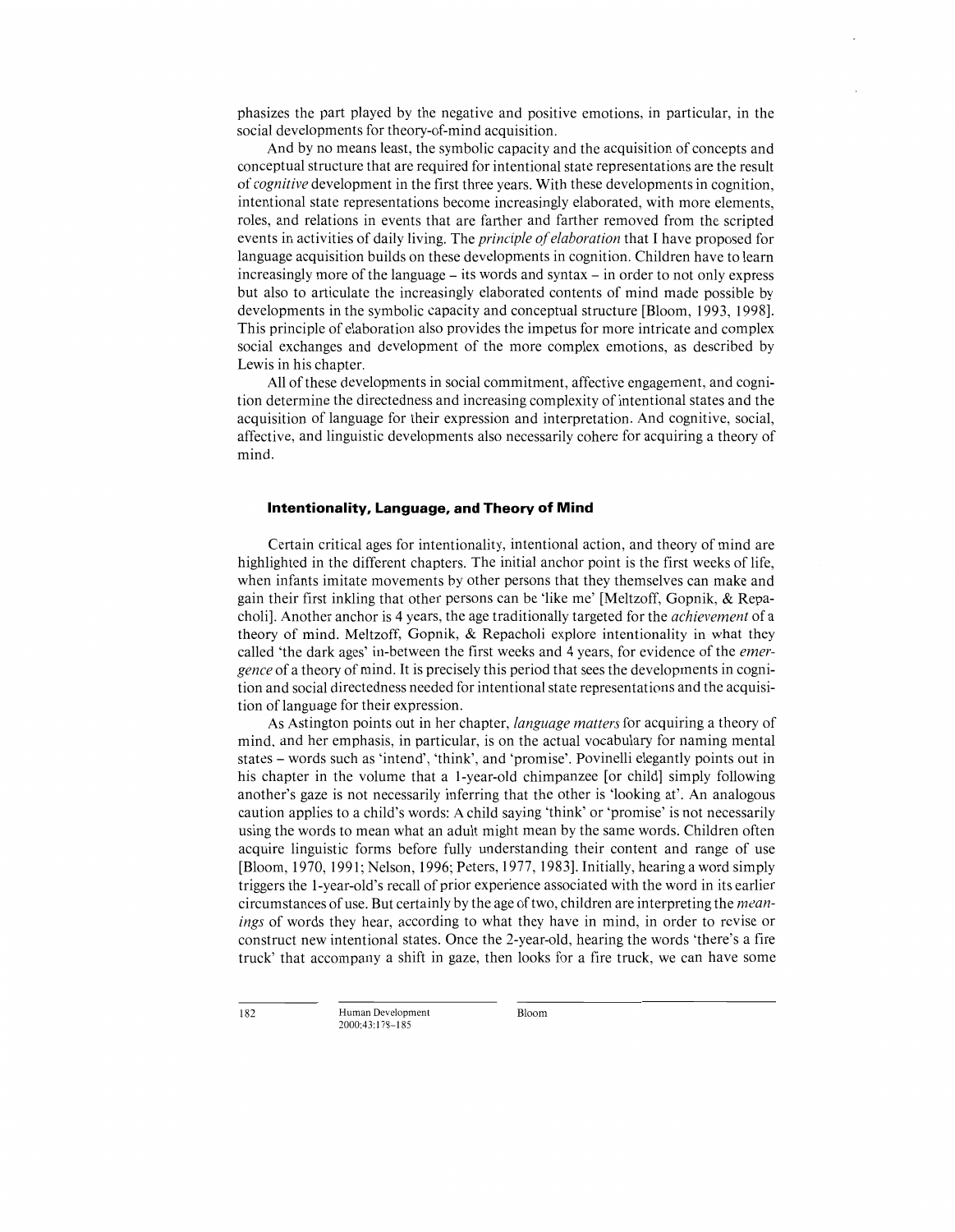confidence that the child interprets the other's words to mean that the speaker is looking *at* and also *sees* a fire truck.

Several developments in language between two and three years prefigure acquisition of the words that name mental phenomena. Very early in the third year, children learn the forms that express wish or intention – 'wanna' and 'gonna' and less often, 'gotta' and 'hafta' [Bloom, Lightbown, & Hood, 1975, reprinted in Bloom, 1991; Brown, 1973]. These earliest modal forms literally launch the acquisition of a class of verbs and other forms with the meaning *directedness towards*, that take the connective 'to': intentional ('want to', 'go to'), inchoative ('try to', 'time to', 'ready to'), invitative ('like to', 'supposed to'), and instructive ('show how to', 'know how to') [Bloom, Tackeff, & Lahey, 1984; reprinted in Bloom, 1991]. The development of question asking between two and three years is another example of early language that bears on theory of mind. Two-year-olds start out by asking Wh-questions on a topic of their own, inquiring into what others might have to tell them about what it is the child has in mind. Questions that are responsive to what someone else has in mind, that is, questions on a topic that originates with something another person says, begin to develop somewhat later in the year [Bloom, Merkin, & Wootten, 1982; reprinted in Bloom, 1991].

The most frequent intentional state words in the robust period of language learning between two and three years (the 'dark ages' for theory of mind) are the epistemic verbs 'think' and 'know' and the perception verbs 'look (at)' and 'see'. An analysis of children's early sentences with these verbs in different discourse environments yielded a lexical typology with three semantic distinctions [Bloom, Rispoli, Gartner, & Hafitz, 1989; reprinted in Bloom, 1991]. The first is the primary distinction between epistemic and perception verbs. The second was the semantic distinction between the verbs within each of these pairs to express different degrees of certainty/uncertainty about the complement propositions expressed in the sentences, with 'know' and 'think' expressing certainty and uncertainty, respectively, and 'look (at)' and 'see' expressing certainty and uncertainty, respectively. For example, 'think' (e.g., 'I think we can put it side of him') was most often used with first person 'I' and was contingent on something someone else had said, indicating it was about 'new' information. 'Think' was used frequently with qualifying modals (e.g., 'should' and 'can') indicating a lack of definiteness; it did not occur with the definite 'that'; and, as described by Limber [1973], was used almost parenthetically, with the sense of 'maybe' or 'perhaps'. A different patterning with 'know' suggested certainty in that 'know' more often introduced a new topic into the discourse that originated with the child, and occurred most often with a form of the verb 'to be' in talk about attributions and generic events (e.g., 'You know what's in this bag?').

Finally, a particular intentionality link between language and theory of mind may well come through the concept of *causality*. Causal understanding is one of the critical aspects of thinking expressed by children's emerging complex sentences in the period between two and three years, and the earliest causal meanings have to do with the personal, affective, or sociocultural beliefs that are the reasons for or results of a 'disruption in the order of things' [e.g., Bloom & Capatides, 1987; Hood & Bloom, 1979; McCabe & Peterson, 1985]. Two-year-old causal attributions are best captured by intentionality theories of causation [e.g., Searle, 1982, 1983] inasmuch as children's early causal language is most often about a human intervention that brings about change, or one person, by word or deed, providing another with a reason for acting, as described,

Human Development 2000;43:178-185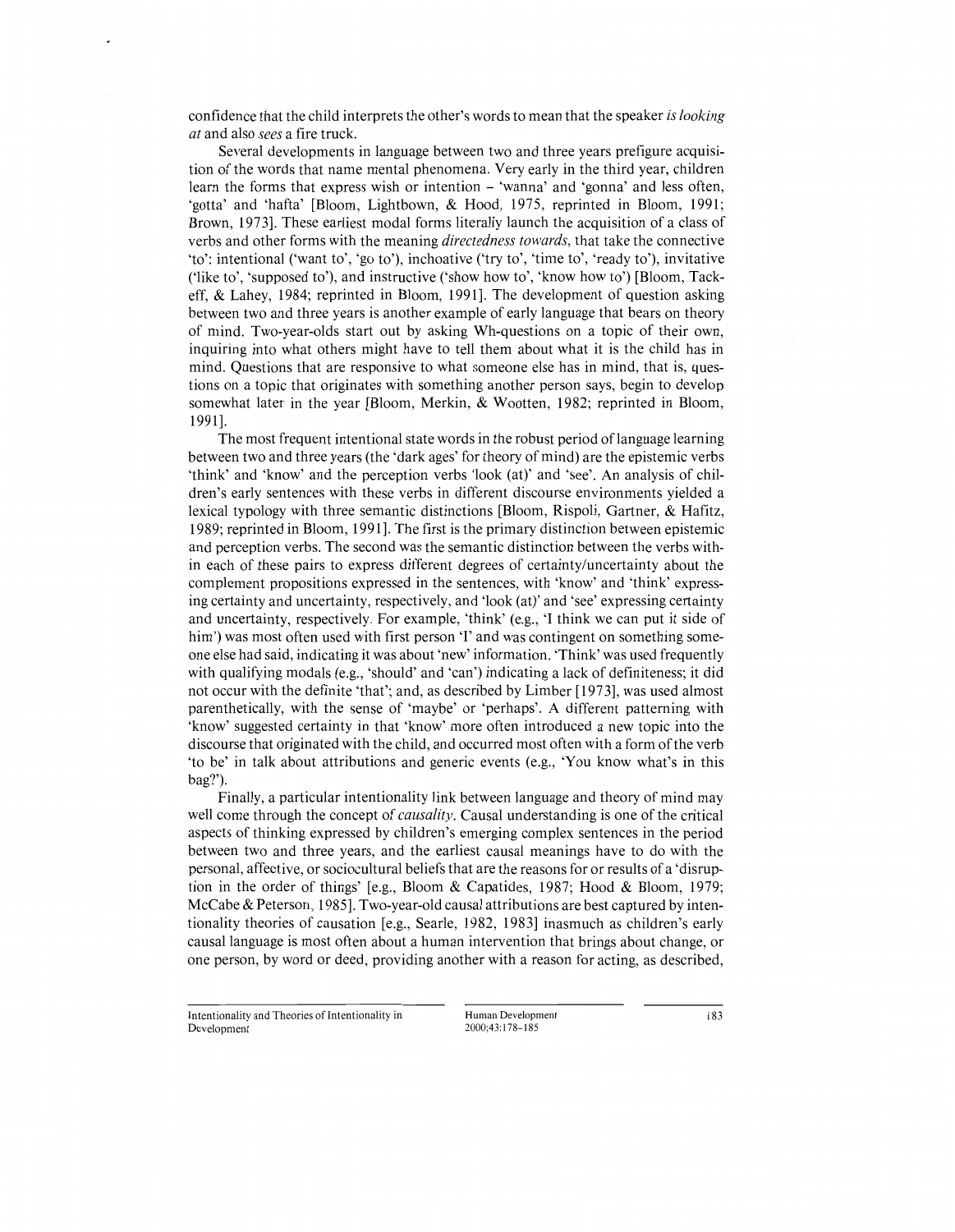for example, by Ducasse [1924/1969] and Hart and Honoré [1959] [Bloom & Capatides, 1987; reprinted in Bloom, 1991]. Developments in causal language progress from children's making statements that express the reasons and consequences of their own intentions and intentional actions, to asking about the intentions of someone else with a 'Why' question [Hood & Bloom, 1979; reprinted in Bloom, 1991]. Learning to give and request explanations and reasons would appear to be critical for understanding the intentionality of self and other.

In sum, a concept of what it means to have a mind is acquired slowly, along with language. Several contributors to this book note the congruence between children's performance in theory-of-mind experiments and the ability to talk about intentional state attributions (as has been documented by Bartsch and Wellman [1995] in particular). Such congruence between solving theory-of-mind tasks and talking about corresponding events should not be surprising, given the fundamental assumption that language embodies – makes manifest – the contents of mind. Most simply, children talk about those things that they know and are learning about. Just as language is acquired together with other aspects of the child's cognition, affect, and social interaction [Bloom, 1998], so too must a theory of mind be acquired with reference to these other aspects of a child's development and to language. The contents of the young child's intentionality – the moment-to-moment representations constructed in consciousness – both determine and are determined by the child's development. Understanding how this happens is a challenge, but the contributions to this book have certainly begun to show the way in the effort to meet that challenge.

#### **References**

Bartsch, K., & Wellman, H. (1995). Children talk about the mind. New York: Oxford University Press.

- Bloom, L. (1970). Language development: Form and function in emerging grammars. Cambridge, MA: The MIT Press.
- Bloom, L. (1991). Language development from two to three. New York: Cambridge University Press.
- Bloom, L. (1993). The transition from infancy to language: Acquiring the power of expression. Cambridge: Cambridge University Press.
- Bloom, L. (1998). Language acquisition in its developmental context. In D. Kuhn & R. Siegler (Eds.), Cognition, perception, and language (Vol. II, pp. 309-370), in W. Damon (Series Ed.), Handbook of child psychology. New York: John Wiley & Sons.
- Bloom, L., & Beckwith, R. (1986). Intentionality and language development. Unpublished manuscript.
- Bloom, L., & Capatides, J. (1987). Sources of meaning in complex syntax: The sample case of causality. Journal of Experimental Child Psychology, 43, 112-128.
- Bloom, L., Lightbown, P., & Hood, L. (1975). Structure and variation in child language. Monographs of the Society for Reserarch in Child Development, 40 (Serial No. 160).
- Bloom, L., Margulis, C., Tinker, E., & Fujita, N. (1996). Early conversations and word learning: Contributions from child and adult. Child Development, 67, 3154-3175.
- Bloom, L., Merkin, W., & Wootten, J. (1982). Wh-questions: Linguistic factors that contribute to the sequence of acquisition. Child Development, 53, 1084-1092.
- Bloom, L., Rispoli, M., Gartner, B., & Hafitz, J. (1989). Acquisition of complementation. Journal of Child Language,  $16.101 - 120.$
- Bloom, L., Tackeff, J., & Lahey, M. (1984). Learning to in complement constructions. Journal of Child Language, 11,  $391 - 406$ .
- Bloom, L., & Tinker, E. (2000). The coordination of engagement and effort for acquiring a language. Manuscript in preparation.
- Bornstein, M., Tamis-LeMonda, C., & Haynes, M. (1999). First words in the second year. Continuity, stability, and models of concurrent and lagged correspondence in vocabulary and verbal responsiveness across age and context. Infant Behavior and Development, 22, 67-87.
- Brown, R. (1973). A first language, the early stages. Cambridge, MA: Harvard University Press.
- Danto, A. (1973). Analytical philosophy of action. Cambridge: Cambridge University Press.